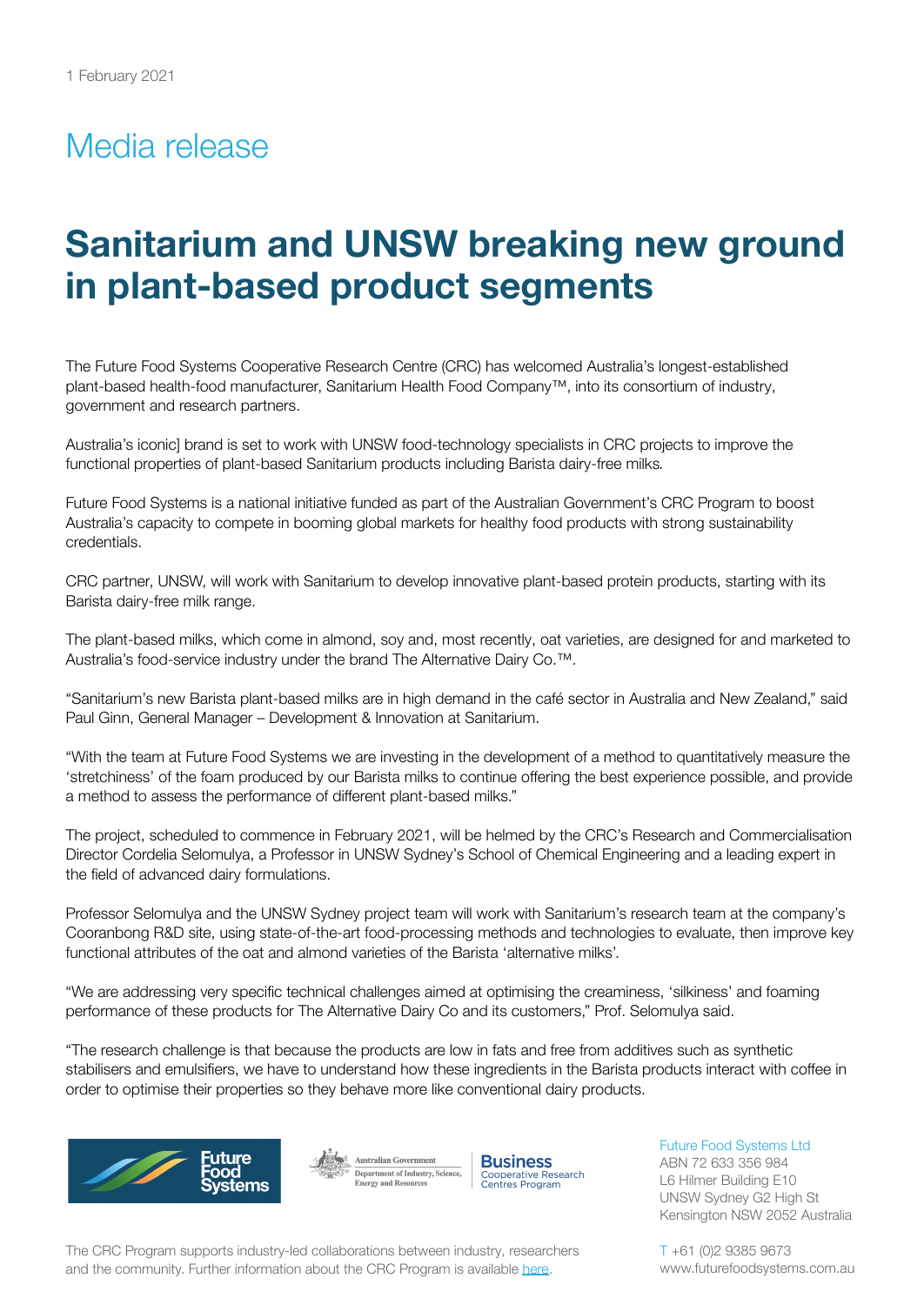#### 1 February 2021 | Media release

"The team will employ advanced imaging technology to evaluate the oat and almond Barista milks, then use these evaluations to tweak the existing formulations and protocols, especially regarding creaminess and 'stretchiness'.

"Our project team includes a food scientist who previously advised a leading appliances firm on milk-product formulations and protocols for its coffee machines," Prof. Selomulya added.

Sanitarium expects that its participation in the CRC will lead to further research collaborations, including a potential four-year project with UNSW Sydney's School of Chemical Engineering commencing in 2022.

"We are looking forward to seeing the benefits of collaborating with the deep expertise of the food engineering research within the UNSW Future Food Systems group on three projects across our flagship brands," said Ginn.

"We are confident their expertise will offer solutions to ensure we can continue to bring quality health foods to our consumers."

The partnership is a 'natural fit', noted Future Food Systems CRC CEO David Eyre.

"There is growing demand for plant-based protein products, and innovative companies like Sanitarium are leading the way," Eyre said.

"The CRC model enables industry partners to cost-effectively access the expertise and laboratories of our university partners - in this case, the world-class team and facilities at UNSW."

#### **Media enquiries**

For further information, interview opportunities and images, contact:

Merran White Communications Manager, Future Food Systems CRC P +61 411 728 984 E merran.white@futurefoodsystems.com.au







Future Food Systems Ltd

ABN 72 633 356 984 L6 Hilmer Building E10 UNSW Sydney G2 High St Kensington NSW 2052 Australia

The CRC Program supports industry-led collaborations between industry, researchers and the community. Further information about the CRC Program is available [here](https://www.business.gov.au/SearchResult?query=cooperativeresearchcentresprogramme&type=1).

T +61 (0)2 9385 9673 www.futurefoodsystems.com.au